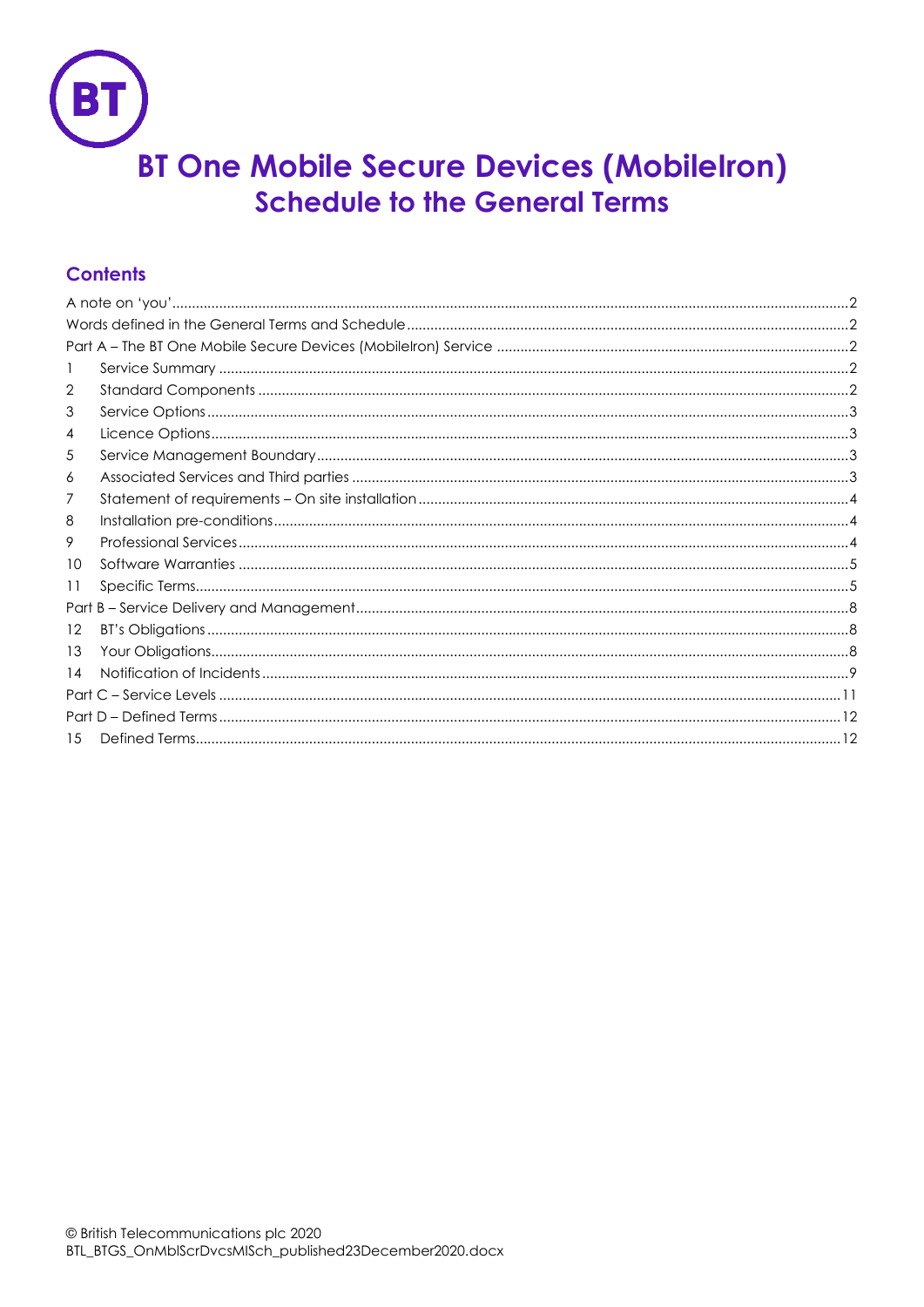

#### <span id="page-1-0"></span>**A note on 'you'**

'You' and 'your' mean the Customer and your Users, where applicable.

#### <span id="page-1-1"></span>**Words defined in the General Terms and Schedule**

Words that are capitalised but have not been defined in this Schedule have the meaning given to them in the General Terms.

## <span id="page-1-2"></span>**Part A – The BT One Mobile Secure Devices (MobileIron) Service**

#### <span id="page-1-3"></span>**1 Service Summary**

BT will provide you with a mobile device management service, comprising:

- 1.1 the Standard Service Components; and
- 1.2 any of the Service Options as set out in any applicable Order, up to the point of the Service Management Boundary as set out in Paragrap[h 5](#page-2-2) ("**BT One Mobile Secure Devices (MobileIron) Service**").

#### <span id="page-1-4"></span>**2 Standard Components**

- <span id="page-1-10"></span>2.1 You will select one of the following deployment methods for your BT One Mobile Secure Devices (MobileIron) Service as set out in any applicable Order:
	- 2.1.1 **MobileIron On-Premises Service**: the MobileIron On-Premises Service is a management and security service for Compatible Devices that you install on your own servers ("**MobileIron On-Premises Service**"); or
	- 2.1.2 **MobileIron Cloud Service**: the MobileIron Cloud Service is a management and security service for Compatible Devices that is hosted in MobileIron's datacentre and to which you will have remote access ("**MobileIron Cloud Service**").
- <span id="page-1-8"></span>2.2 You will receive the following standard components as part of the MobileIron On-Premises Service and the MobileIron Cloud Service:
- <span id="page-1-12"></span><span id="page-1-7"></span>2.3 **MobileIron Software**: BT will provide you with access to the relevant MobileIron management software ("**MobileIron Software**") that will include the following sub-components:

#### 2.3.1 **Device Management Software:**

- (a) a Software with an integrated management and administration portal ("**Device Management Software**") that will allow you to:
	- (i) register Compatible Devices securely over-the-air;
	- (ii) push the Client Device Software on the Compatible Devices or allow your Users to download the Client Device Software on their Compatible Devices;
	- (iii) manage Compatible Devices and application settings such as remote-lock, remote-wipe, and locate;
	- (iv) set policies and configurations that need to be deployed on the Compatible Device;
	- (v) receive Compatible Device non-compliance alerts;<br>(vi) manage the applications that a User may access the
	- manage the applications that a User may access through the Client Device Software;
	- (vii) run and view management reports, analysis and troubleshooting; and
	- (viii) enable Users to view shared Content securely on their Compatible Devices;
- (b) the Device Management Software for MobileIron On-Premises Service is the MobileIron onpremises administration platform that BT will install ("**Core Software**").
- (c) The Device Management Software for MobileIron Cloud Service is a product composed of a user interface and a set up wizard that you will access through the MobileIron Cloud Portal ("**MobileIron Cloud Software**").
- <span id="page-1-9"></span><span id="page-1-6"></span><span id="page-1-5"></span>2.3.2 **Client Device Software**: an online application that you or your Users will install on Compatible Devices to secure and manage email, applications, documents and web content ("**Client Device Software**"); and
- <span id="page-1-11"></span>2.3.3 **MobileIron Sentry**: an intelligent software gateway available with MobileIron On-Premises Services that BT will install on your servers and connect to your MobileIron On-Premises Service and that securely tunnels traffic from the end-user services to back-end enterprise resources like Microsoft Exchange, Applications, web servers and SharePoint. It also ensures only authorised Compatible Devices and Users are able to access the business content and secures data-at-rest and in transit ("**MobileIron Sentry**").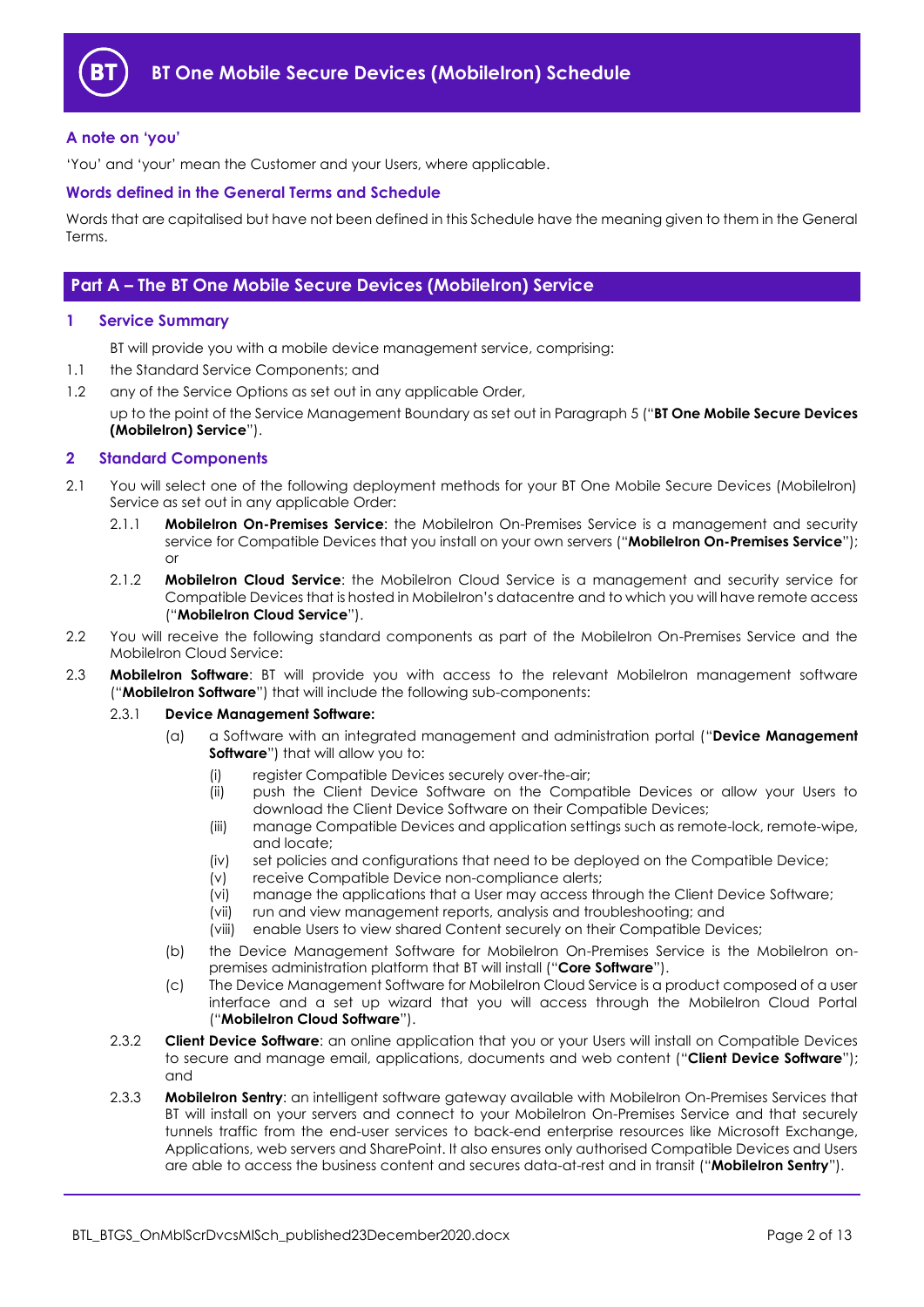

- 2.4 **Professional Services**: BT will provide the Professional Services set out in any applicable Order, which will include:
	- 2.4.1 **On-Premises MobileIron Installation**: an advanced BT installation service available with a Secure UEM or Secure UEM Premium, where BT will:
		- (a) install additional MobileIron Sentry gateways; and
		- (b) system configuration;
	- 2.4.2 **Mobile Device Management Training**: BT will provide you with a range of training modules on how to administer, set-up and manage your BT One Mobile Secure Devices (MobileIron) Service;
	- 2.4.3 **Mobile Device Management Professional Services**: BT will provide you with bespoke management services through BT's or MobileIron's accredited engineers to help you manage and administer your BT One Mobile Secure Devices (MobileIron) Service as set out in the Statement of Requirements and the BT Price List; and
	- 2.4.4 any other professional services we both agree from time to time.

## <span id="page-2-0"></span>**3 Service Options**

BT will provide you with any of the following options as set out in any applicable Order ("**Service Options**") and in accordance with the details as set out in that Order:

- <span id="page-2-4"></span>3.1 **Connector Software**: Software available with MobileIron Cloud Service that BT will install on your servers and that provides a connection between your Active Directory and your MobileIron Cloud Service ("**Connector Software**");
- 3.2 **Mobile Threat Defence:** a threat detection and remediation functionality against any device level, network level, application level attacks or phishing attacks with a functionality of accompanying basic application analytics;
- 3.3 **Mobile Threat Defence Premium**: includes all features of the Mobile Threat Defence Service Option with the addition of advanced application analytics; and
- 3.4 **Zero Sign-On**: a passwordless multi-factor authentication that replaces passwords with secure mobile devices as the User ID. This option enables access to an unlimited number of applications.

## <span id="page-2-1"></span>**4 Licence Options**

- 4.1 BT will provide you with any of the following licence options as set out in any applicable Order and in accordance with the details as set out in that Order:
	- 4.1.1 licence bundles for either the MobileIron On-Premises Service or the MobileIron Cloud Service that will be applied to your account.
- <span id="page-2-5"></span>4.2 The following licence bundles are available:
	- 4.2.1 **Secure UEM:** a licence option available with MobileIron On-Premises Service or with a cloud-based UEM deployment for iOS, Android, macOS, Windows. It provides your IT administrator with device management and security with mobile application management, easy on-boarding, secure email gateway and application distribution and configuration as well as scale IT operations including helpdesk tools ("**Secure UEM**"); and
	- 4.2.2 **Secure UEM Premium**: a license option with all the features of UEM Secure with the addition of enterprisegrade security that provides secure access to cloud and on-premise applications, conditional access for managed and unmanaged devices, application customization, and support for passwordless multifactor authentication ("**Secure UEM Premium**"). This License Option is available on iOS, Android, macOS and Windows.

#### <span id="page-2-6"></span><span id="page-2-2"></span>**5 Service Management Boundary**

- <span id="page-2-7"></span>5.1 BT will provide and manage the BT One Mobile Secure Devices (MobileIron) Service in accordance with Parts B and C of this Schedule and as set out in any applicable Order ("**Service Management Boundary**").
- 5.2 BT will have no responsibility for the BT One Mobile Secure Devices (MobileIron) Service outside the Service Management Boundary.
- 5.3 BT does not make any representations, whether express or implied, about whether the BT One Mobile Secure Devices (MobileIron) Service will operate in combination with any Customer Equipment or other equipment and software.
- 5.4 The BT One Mobile Secure Devices (MobileIron) Service does not support and BT has no responsibility for faults which in BT's reasonable opinion result (directly or indirectly) from additional features and configurations of the BT One Mobile Secure Devices (MobileIron) Service that are provided directly to you by any third party suppliers.

## <span id="page-2-3"></span>**6 Associated Services and Third Parties**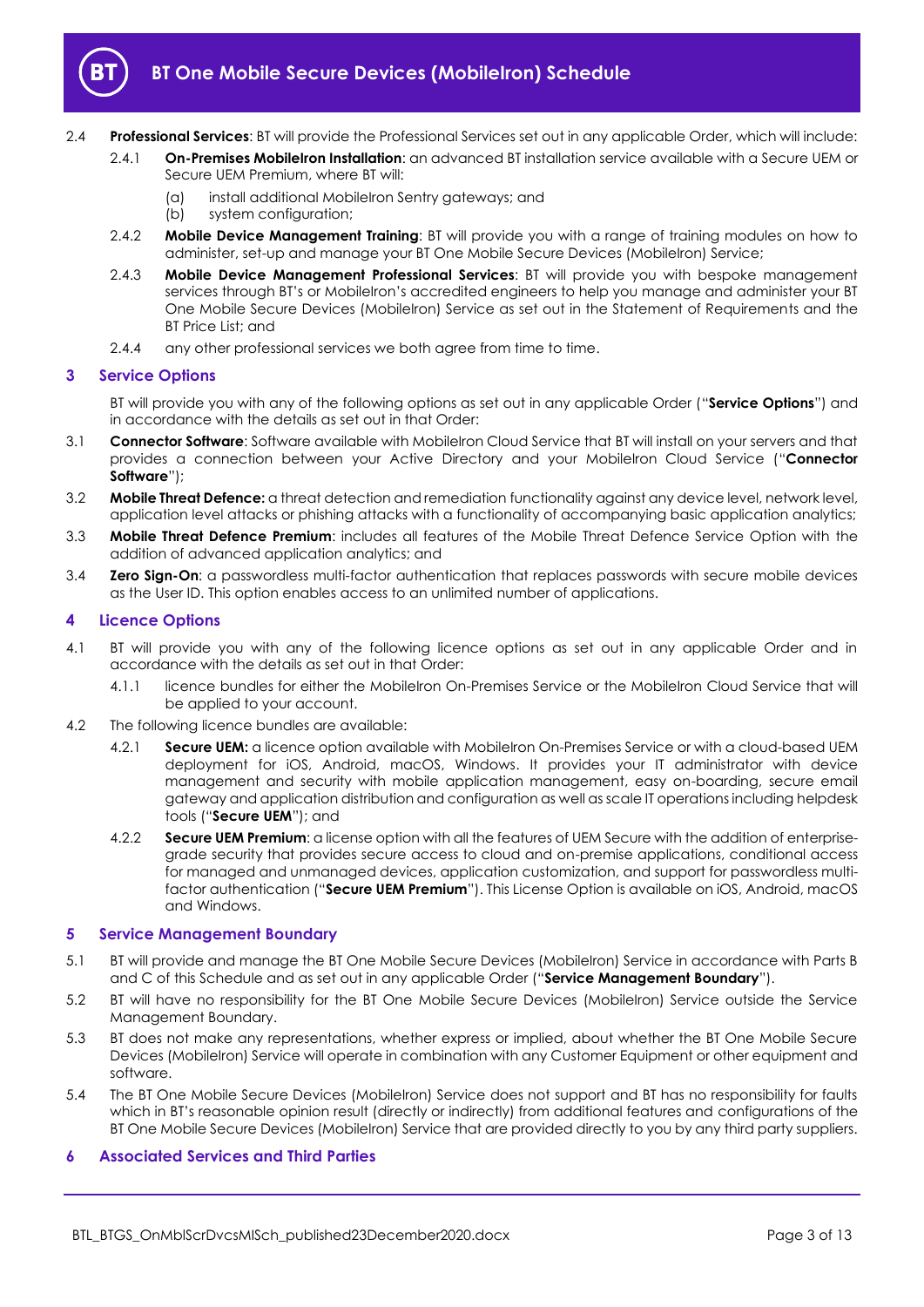

- 6.1 You will have the following services in place that will connect to the BT One Mobile Secure Devices (MobileIron) Service that you have selected in the Order and are necessary for the BT One Mobile Secure Devices (MobileIron) Service to function and will ensure that these services meet the minimum technical requirements that BT specifies:
	- 6.1.1 an Internet connection for access to the Device Management Software; and
	- 6.1.2 Customer Equipment that complies with the Minimum Technical Requirements.
- 6.2 If BT provides you with any services other than the BT One Mobile Secure Devices (MobileIron) Service, this Schedule will not apply to those services and those services will be governed by their separate terms.
- 6.3 If you use the BT One Mobile Secure Devices (MobileIron) Service in conjunction with Compatible Devices purchased under a separate contract with BT, you will maintain the mobile service in accordance with that contract and will be charged for data usage between the Compatible Devices and the Device Management Software in accordance with the Charges for data in that contract.
- <span id="page-3-5"></span>6.4 If you use the BT One Mobile Secure Devices (MobileIron) Service in conjunction with Compatible Devices purchased from or maintained by third parties and for which the mobile data service and SIM Cards are not provided under a contract with BT ("**Non-BT Device**"):
	- 6.4.1 BT will not be liable for the Non-BT Device; and
	- 6.4.2 you will be responsible for:
		- (a) maintaining a mobile data connection and a valid contract with a Network Operator for the provision of a mobile data service to the Non-BT Devices during the term of the Contract; and
		- (b) paying all charges related to your data usage on those Non-BT Devices.
- 6.5 If the Device Management Software supports access to Third Party Services, BT may vary the range of Third Party Services available, either by withdrawing named Third Party Services or by adding a Third Party Service. If a Third Party Service is withdrawn, BT will use commercially reasonable endeavours to replace the withdrawn Third Party Service with an equivalent service.

## <span id="page-3-0"></span>**7 Statement of Requirements – On site Installation**

- 7.1 If the implementation of the applicable BT One Mobile Secure Devices (MobileIron) Service requires a Statement of Requirements, we will both agree the final contents of that Statement of Requirements in writing, using the process set out in Paragrap[h 7.2,](#page-3-3) before BT installs the BT One Mobile Secure Devices (MobileIron) Service.
- <span id="page-3-3"></span>7.2 Where you complete a Statement of Requirements, BT may agree to the proposed Statement of Requirements or revise it with suggested amendments for your approval or revision and any revised Statement of Requirements will follow the same approval or revision process.
- 7.3 The Statement of Requirements will form part of the Contract when BT provides Notice that the Statement of Requirements is in a final and agreed form.
- 7.4 If BT has been delayed in providing Notice that the Statement of Requirements is in a final and agreed form for more than 14 days after the date of the Order and that delay is your fault, BT may charge you an administrative Charge to cover BT's reasonable expenses caused by the delay.

## <span id="page-3-1"></span>**8 Installation Pre-Conditions**

- 8.1 BT will only install the BT One Mobile Secure Devices (MobileIron) Service if:
	- 8.1.1 BT is satisfied that the Customer Equipment at your Site complies with the Minimum Technical Requirements; and
	- 8.1.2 if a Statement of Requirements if required, BT provides Notice that the Statement of Requirements is in final and agreed form.
- 8.2 BT will not be bound by any agreed timescales for the installation of any portion of the BT One Mobile Secure Devices (MobileIron) Service until you:
	- 8.2.1 complete the installation pre-requirements; and
	- 8.2.2 supply BT with all of the information BT needs to set up your account with MobileIron and to grant you access to the relevant MobileIron Software.

## <span id="page-3-2"></span>**9 Professional Services**

- 9.1 BT will provide Professional Services to you on the terms of the Contract and as specified in the Statement of Requirements.
- <span id="page-3-4"></span>9.2 Subject to Paragraph [13](#page-7-2) of this Schedule, if any part of the Professional Services are performed by BT negligently or in breach of the provisions of this Contract then, if BT receives your written request within six months of the completion of the Professional Services, BT will re-perform the relevant part of the Professional Services.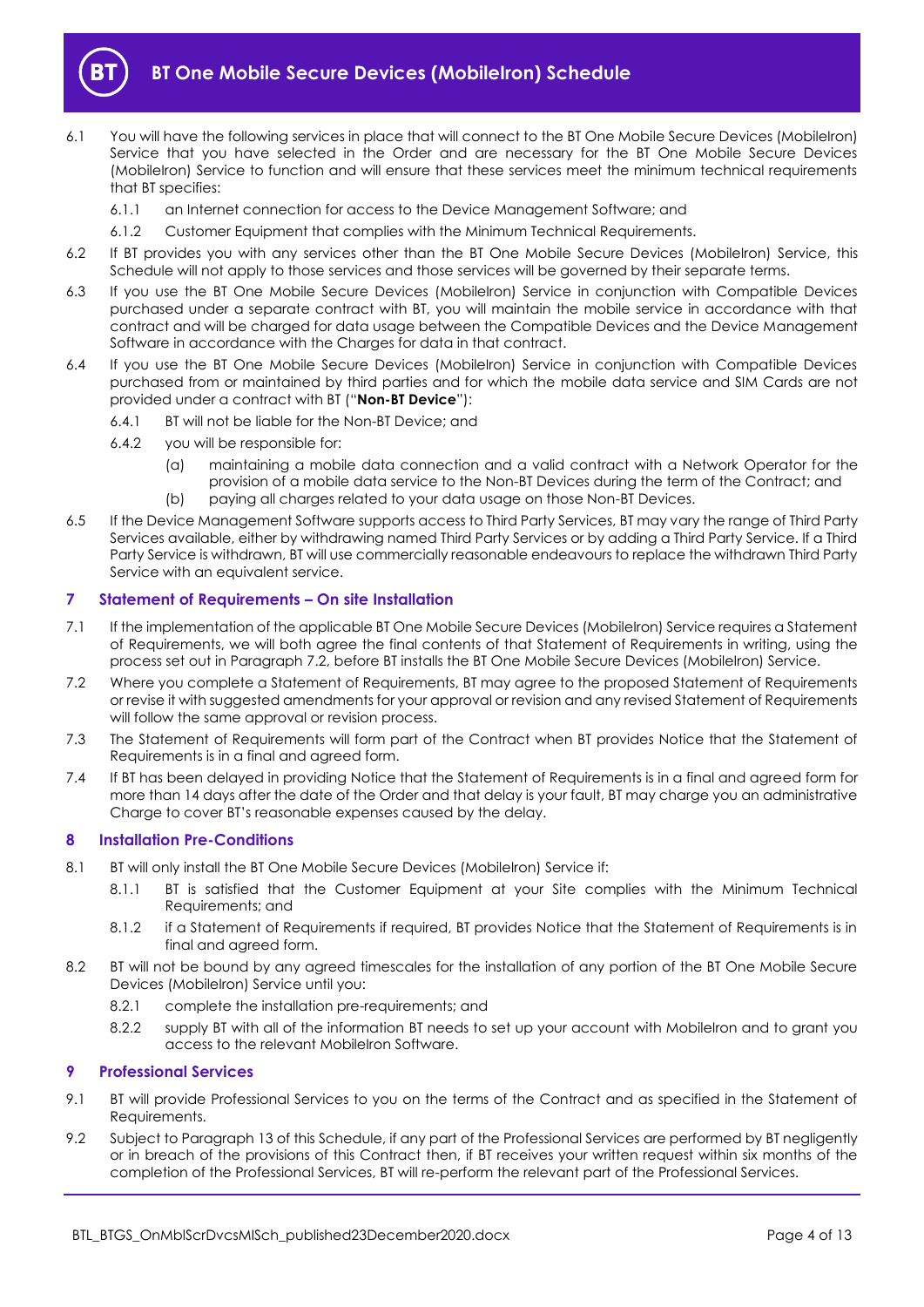

9.3 Subject to Clause 22.2 of the General Terms, re-performance in accordance with Paragraph [9.2](#page-3-4) will be your sole remedy where BT performs the Professional Services negligently or in breach of the provisions of this Contract.

#### <span id="page-4-0"></span>**10 Software Warranties**

- 10.1 If you notify BT of any failure of the Device Management Software or the Client Device Software to perform in accordance with the relevant User documentation within the applicable Warranty Period, BT will use reasonable endeavours to work with MobileIron to remedy the defect, provided that you have complied with your obligations in Paragraph [13](#page-7-2) of this Schedule.
- 10.2 BT does not:
	- 10.2.1 give any warranties of any kind about the BT One Mobile Secure Devices (MobileIron) Service, whether express or implied; or
	- 10.2.2 warrant that any result or objective, whether stated in this Contract or not, will be achieved, be achievable, or be attained at all, by any given date.

#### <span id="page-4-1"></span>**11 Specific Terms**

#### 11.1 **Minimum Period of Service**

- 11.1.1 At the end of the Minimum Period of Service, unless one of us gives Notice to the other of an intention to terminate the BT One Mobile Secure Devices (MobileIron) Service in accordance with the Contract, BT will continue to provide the BT One Mobile Secure Devices (MobileIron) Service and both of us will continue to perform each of our obligations in accordance with the Contract.
- 11.1.2 The BT One Mobile Secure Devices (MobileIron) Service will automatically terminate if any of the MobileIron Terms of Use or any other third party licence necessary for the operation of the BT One Mobile Secure Devices (MobileIron) Service expires or is terminated for any reason.
- <span id="page-4-5"></span>11.1.3 BT may propose changes to this Schedule or the Charges (or both) by giving you Notice at least 90 days prior to the end of the Minimum Period of Service ("**Notice to Amend**").
- <span id="page-4-2"></span>11.1.4 Within 21 days of any Notice to Amend, you will provide BT Notice:
	- (a) agreeing to the changes BT proposed, in which case those changes will apply from the beginning of the following Renewal Period;
	- (b) requesting revisions to the changes BT proposed, in which case both of us will enter into good faith negotiations for the remainder of that Minimum Period of Service and, if agreement is reached, the agreed changes will apply from the expiry of the Minimum Period of Service; or
	- (c) terminating the Contract at the end of the Minimum Period of Service.
- <span id="page-4-3"></span>11.1.5 If we have not reached agreement in accordance with Paragrap[h 11.1.4\(b\)](#page-4-2) by the end of the Minimum Period of Service, the terms of this Schedule will continue to apply from the expiry of the Minimum Period of Service unless you give Notice in accordance with Paragraph [11.1.4\(c\)](#page-4-3) or BT may give Notice of termination, in which case BT will cease delivering the BT One Mobile Secure Devices (MobileIron) Service at the time of 23:59 on the last day of the Minimum Period of Service.

#### 11.2 **Customer Committed Date**

- 11.2.1 If you request a change to the BT One Mobile Secure Devices (MobileIron) Service or any part of the BT One Mobile Secure Devices (MobileIron) Service then BT may revise the Customer Committed Date to accommodate that change.
- 11.2.2 BT may expedite delivery of the BT One Mobile Secure Devices (MobileIron) Service for operational reasons or in response to a request from you, but this will not revise the Customer Committed Date.

#### <span id="page-4-4"></span>11.3 **Service Transition**

- 11.3.1 If you are transitioning your existing services to BT, you will provide any information or access BT reasonably requests at least 10 days before the Service Start date, including:
	- (a) an inventory list with information relating to each Device to be transitioned with relevant specifications, including:
		- (i) the location of the Device;
		- (ii) software licence information;
		- (iii) network diagrams;
		- (iv) Device name and IP addressing; and
		- (v) details of any third party contracts, service level agreements and equipment;
	- (b) access to your Devices at least 10 Business Days prior to the Service Start Date; and
	- (c) copies of relevant extracts of your supplier support contracts for the Devices that are the subject of the service being transitioned. BT will assume that the existing service level agreements with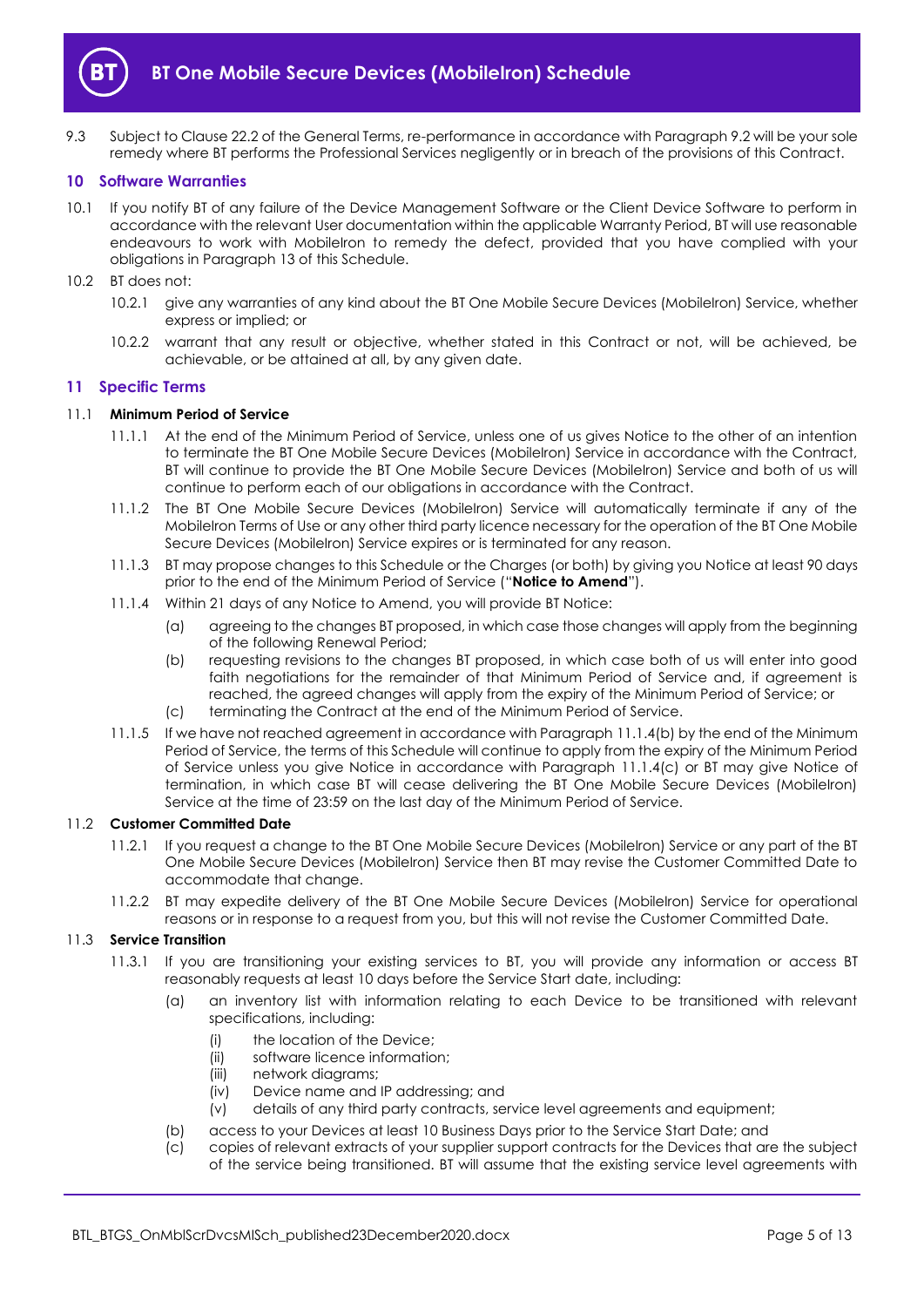

the relevant supplier remain the same as set out in the copies provided to BT, unless you provide BT Notice.

- 11.3.2 Any changes to the inventory provided in accordance with Paragraph [11.3.1\(a\)](#page-4-4) will be made in writing and:
	- (a) may cause delay to the transition of your service or the Service Start Date; and
	- (b) may result in a change to the Charges to reflect the revised scope of the BT One Mobile Secure Devices (MobileIron) Service.

#### 11.4 **EULA**

- 11.4.1 BT will only provide the BT One Mobile Secure Devices (MobileIron) Service if you have entered into the applicable MobileIron Terms of Use. By using the BT One Mobile Secure Devices (MobileIron) Service, you agree to the terms set out in the applicable MobileIron Terms of Use.
- 11.4.2 In addition to what it says in Clause 15 of the General Terms, if you do not comply with the EULA, BT may restrict or suspend the BT One Mobile Secure Devices (MobileIron) Service upon reasonable Notice, and:
	- (a) you will pay the Charges that are payable for the BT One Mobile Secure Devices (MobileIron) Service until the BT One Mobile Secure Devices (MobileIron) Service ends; and
	- (b) BT may charge a re-installation fee to start the BT One Mobile Secure Devices (MobileIron) Service again.
- 11.4.3 You are responsible in accordance with the terms of the EULA for the use of the Software.
- 11.4.4 You will enter into the EULA for your own benefit and the rights, obligations, acknowledgements, undertakings, warranties and indemnities granted in accordance with the EULA are between you and MobileIron.
- 11.4.5 You will deal with the Supplier with respect to any loss or damage suffered by you or the Supplier under the EULA and any loss or damage will not be enforceable against BT.
- 11.4.6 Where the EULA is presented in a 'click to accept' function and you require BT to configure or install Software on your behalf, BT will do so as your agent and bind you to the EULA.

#### 11.5 **Data Protection**

- 11.5.1 Your and the Users' Personal Data may be Processed by MobileIron outside the European Economic Area
- 11.5.2 MobileIron will Process the Personal Data only to the extent necessary for the provision of the relevant BT One Mobile Secure Devices (MobileIron) Service and in the generation of anonymised statistical data concerning the relevant BT One Mobile Secure Devices (MobileIron) Service.
- 11.5.3 You will obtain all appropriate User consents to enable the Processing of Personal Data by MobileIron.

#### 11.6 **Invoicing**

- 11.6.1 Unless set out otherwise in any applicable Order BT will invoice you for the following Charges in the amounts set out in any applicable Order:
	- (a) Charges for installing the MobileIron Software, the Connector Software and MobileIron Sentry, one month in arrears from the date of completion of the installation;
	- (b) Charges for Professional Services, one month in arrears from the date of completion of the Professional Services;
	- (c) Recurring Charges for the BT One Mobile Secure Devices (MobileIron) Service monthly in advance and for any period where the BT One Mobile Secure Devices (MobileIron) Service is provided for less than one month, the Recurring Charges will be calculated on a daily basis; and
	- (d) Termination Charges incurred in accordance with Paragraph [11.7](#page-6-0) upon termination of the relevant BT One Mobile Secure Devices (MobileIron) Service.
- <span id="page-5-1"></span><span id="page-5-0"></span>11.6.2 BT may invoice you for any of the following Charges in addition to those set out in any applicable Order:
	- (a) Charges for investigating Incidents that you report to BT where BT finds no Incident or that the Incident is caused by something for which BT is not responsible under the Contract;
	- (b) Charges for commissioning the BT One Mobile Secure Devices (MobileIron) Service in accordance with Paragrap[h 12.2](#page-7-3) outside of Business Hours;
	- (c) Charges for expediting provision of the BT One Mobile Secure Devices (MobileIron) Service at your request after BT has informed you of the Customer Committed Date; and
	- (d) any other Charges as set out in any applicable Order or the BT Price List or as otherwise agreed between both of us.
- 11.6.3 If during the term of the Contract you are using more licences for the MobileIron Software than you have selected in your Order, you will be liable to pay Recurring Charges for those additional licences at the rate set out in the BT Price List ("**Additional Charges**"). BT will invoice you for any such Additional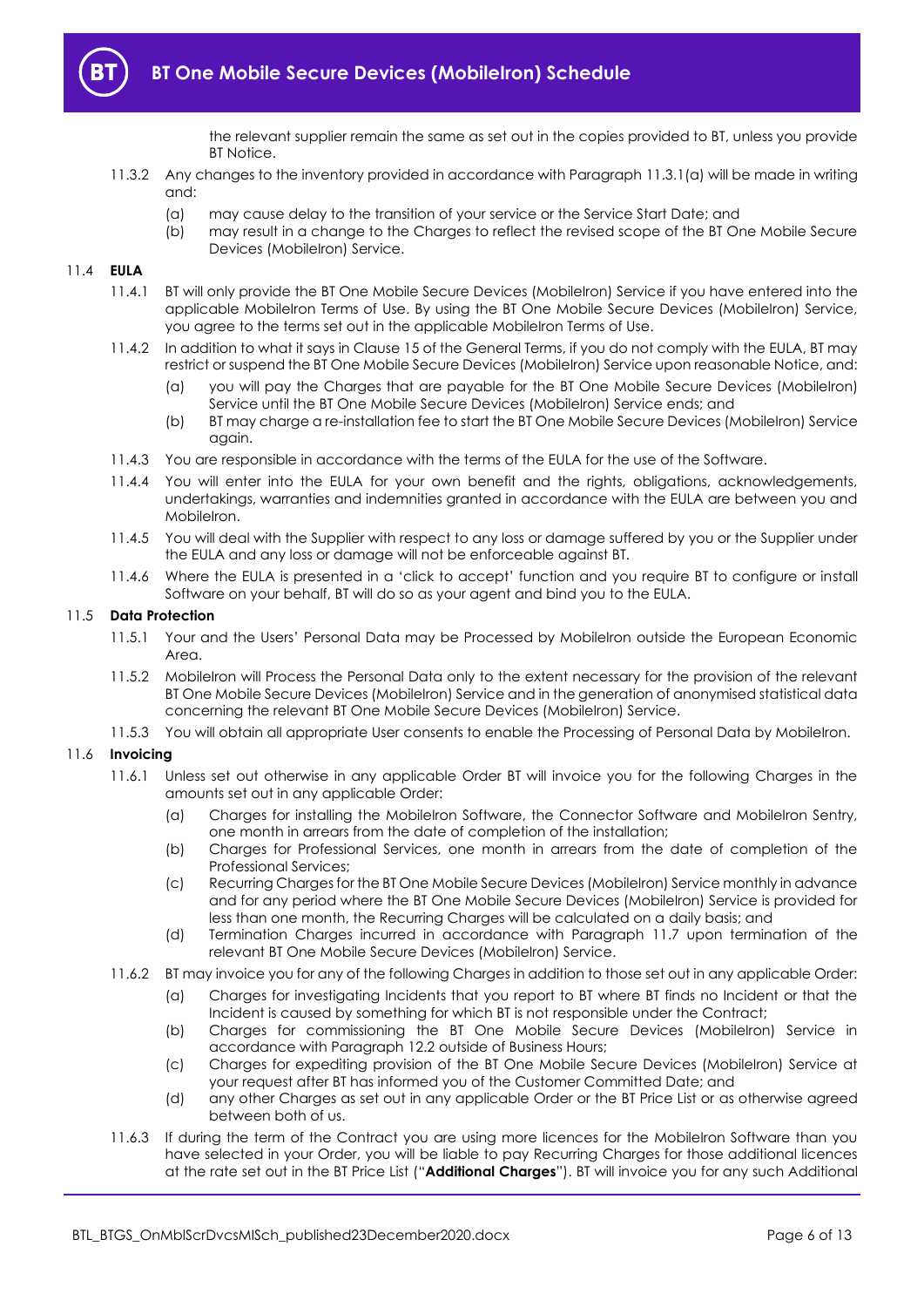

Charges in accordance with Paragraph [11.6.1\(c\)](#page-5-0) starting from the date BT gives you Notice of your liability to pay such Additional Charges.

#### <span id="page-6-1"></span><span id="page-6-0"></span>11.7 **Charges at the end of the Contract**

- 11.7.1 If you terminate the Contract, the BT One Mobile Secure Devices (MobileIron) Service or any applicable Order for convenience in accordance with Clause 17 of the General Terms you will pay BT:
	- (a) all outstanding Charges for service rendered;
	- (b) De-installation Charges;
	- (c) any additional amounts due under the Contract;
	- (d) any other Charges as set out in any applicable Order; and
	- (e) any charges reasonably incurred by BT from a supplier as a result of the early termination.
- <span id="page-6-2"></span>11.7.2 In addition to the Charges set out at Paragrap[h 11.7.1](#page-6-1) above, if you terminate the Contract during the Minimum Period of Service, you will pay BT as compensation 100 per cent of the Recurring Charges for any remaining months of the first 12 months of the Minimum Period of Service.
- 11.7.3 If the applicable MobileIron Terms of Use are terminated by MobileIron during the MobileIron Minimum Period of Service for your default under the relevant MobileIron Terms of Use, the termination charge set out in Paragrap[h 11.7.2](#page-6-2) will be payable.
- 11.7.4 If you terminate the BT One Mobile Secure Devices (MobileIron) Service after the MobileIron Minimum Period of Service has expired, you will not pay any Termination Charges.
- 11.7.5 Termination will take effect from your next billing period if BT receives your termination Notice at least 10 Business Days before the invoice date.

## <span id="page-6-3"></span>11.8 **Service Amendment**

- 11.8.1 You may request, by giving BT Notice, a change to:
	- (a) an Order for the BT One Mobile Secure Devices (MobileIron) Service (or part of an Order) at any time before the applicable Service Start Date; or
	- (b) the BT One Mobile Secure Devices (MobileIron) Service at any time after the Service Start Date.
- 11.8.2 If you request a change in accordance with Paragraph [11.8.1](#page-6-3), except where a change results from BT's failure to comply with its obligations under the Contract, BT will, within a reasonable time, provide you with a written estimate, including:
	- (a) the likely time required to deliver the changed BT One Mobile Secure Devices (MobileIron) Service; and
	- (b) any changes to the Charges due to the changed BT One Mobile Secure Devices (MobileIron) Service.
- 11.8.3 BT has no obligation to proceed with any change that you request in accordance with Paragraph [11.8.1,](#page-6-3) unless and until the necessary changes to the Charges, implementation timetable and any other relevant terms of the Contract to take account of the change are agreed between both of us in writing.
- 11.8.4 If BT changes a BT One Mobile Secure Devices (MobileIron) Service prior to the Service Start Date because you have given BT incomplete or inaccurate information, BT may, acting reasonably, apply additional Charges.

#### 11.9 **Limitation of Liability**

BT has no liability where MobileIron fails to provide the applicable MobileIron Software or withdraws the MobileIron Software and BT will not in these circumstances refund any Charges you have already paid.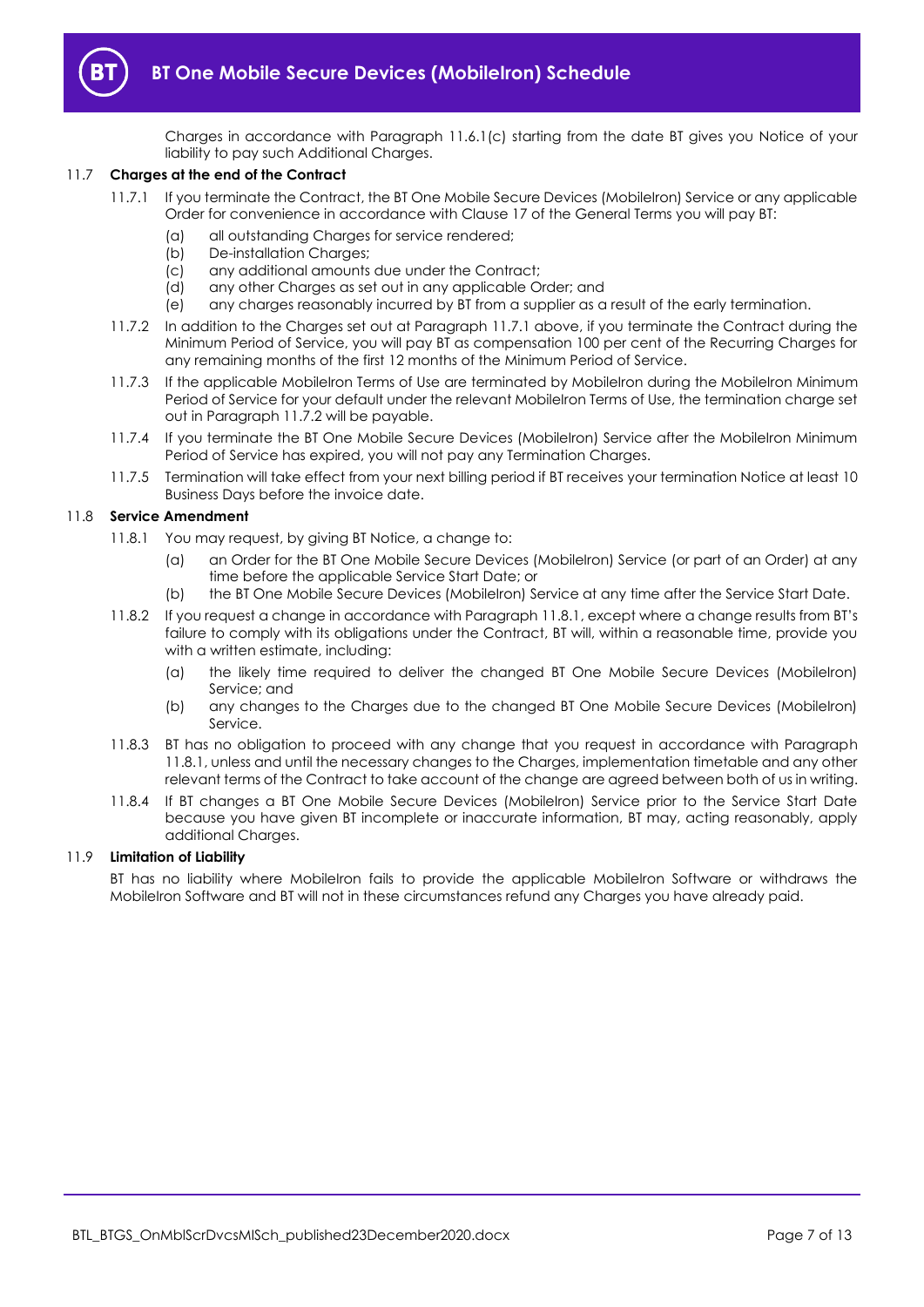

## <span id="page-7-0"></span>**Part B – Service Delivery and Management**

## <span id="page-7-1"></span>**12 BT's Obligations**

#### 12.1 **Service Delivery**

Before the Service Start Date and, where applicable, throughout the provision of the BT One Mobile Secure Devices (MobileIron) Service, BT:

- 12.1.1 will provide you with contact details for the Service Desk;
- 12.1.2 will comply with all reasonable health and safety rules and regulations and reasonable security requirements that apply at the Site(s) and that you have notified to BT in writing, but BT will not be liable if, as a result of any such compliance, BT is in breach of any of its obligations under this Contract; and
- 12.1.3 will provide you with a Customer Committed Date and will use reasonable endeavours to meet any Customer Committed Date.

#### <span id="page-7-3"></span>12.2 **Commissioning of the Service**

- Before the Service Start Date, BT will:
- 12.2.1 configure the BT One Mobile Secure Devices (MobileIron) Service; and
- 12.2.2 conduct a series of standard tests on the BT One Mobile Secure Devices (MobileIron) Service to ensure that it is configured correctly.

## 12.3 **During Operation**

On and from the Service Start Date, BT:

- 12.3.1 will maintain a web portal and server to provide you with online access to performance reports; and
- 12.3.2 may carry out Maintenance from time to time and will use reasonable endeavours to inform you at least five Business Days before any Planned Maintenance on the BT Network or the BT One Mobile Secure Devices (MobileIron) Service however, BT may inform you with less notice than normal where Maintenance is required in an emergency.

## 12.4 **The End of the Service**

On termination of the BT One Mobile Secure Devices (MobileIron) Service by either of us, BT:

12.4.1 may delete any Content.

#### <span id="page-7-2"></span>**13 Your Obligations**

#### 13.1 **Service Delivery**

Before the Service Start Date and, where applicable, throughout the provision of the BT One Mobile Secure Devices (MobileIron) Service, you will:

- 13.1.1 provide BT with the names and contact details of the Customer Contact, but BT may also accept instructions from a person who BT reasonably believes is acting with your authority;
- 13.1.2 provide BT with any information reasonably required without undue delay;
- 13.1.3 provide BT with access to any Site(s) during Business Hours, or as otherwise agreed, to enable BT to set up, deliver and manage the BT One Mobile Secure Devices (MobileIron) Service;
- 13.1.4 complete any preparation activities that BT may request to enable you to receive the BT One Mobile Secure Devices (MobileIron) Service promptly and in accordance with any reasonable timescales;

#### 13.2 **During Operation**

On and from the Service Start Date, you will:

- 13.2.1 ensure that Users report Incidents to the Customer Contact and not to the Service Desk
- 13.2.2 ensure that the Customer Contact will take Incident reports from Users and pass these to the Service Desk using the reporting procedures agreed between both of us, and is available for all subsequent Incident management communications;
- 13.2.3 monitor and maintain any Customer Equipment connected to the BT One Mobile Secure Devices (MobileIron) Service or used in connection with a Service;
- 13.2.4 ensure that any Customer Equipment that is connected to the BT One Mobile Secure Devices (MobileIron) Service or that you use, directly or indirectly, in relation to the BT One Mobile Secure Devices (MobileIron) Service is:
	- (a) connected using the applicable BT Network termination point, unless you have BT's permission to connect by another means;
	- (b) adequately protected against viruses and other breaches of security;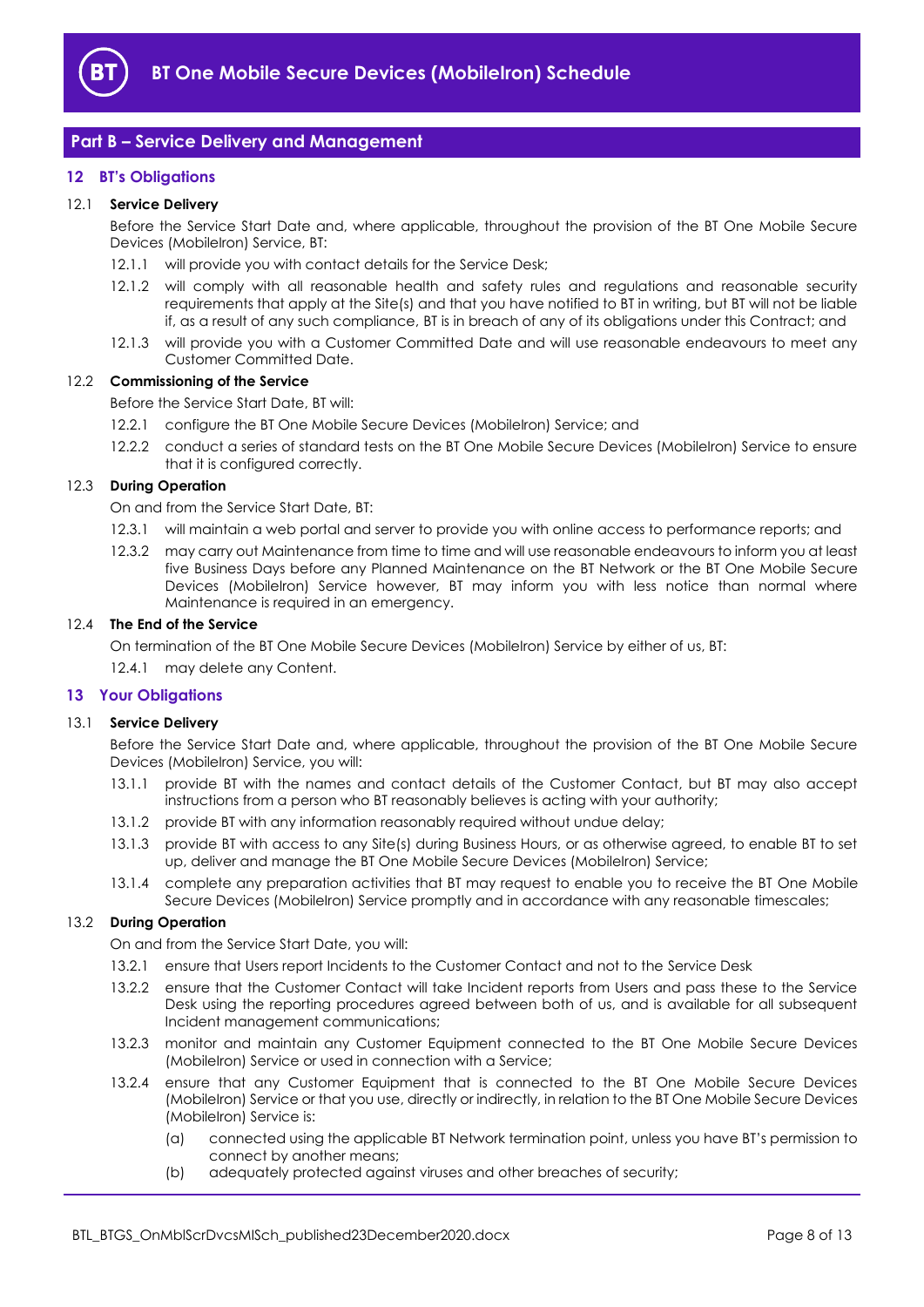

- (c) technically compatible with the BT One Mobile Secure Devices (MobileIron) Service and will not harm or damage the BT Network or any of BT's suppliers' or subcontractors' network or equipment; and
- (d) approved and used in accordance with relevant instructions, standards and Applicable Law and any safety and security procedures applicable to the use of that Customer Equipment;
- 13.2.5 immediately disconnect any Customer Equipment, or advise BT to do so at your expense, where Customer Equipment does not meet any relevant instructions, standards or Applicable Law;
- 13.2.6 install or uninstall the Client Device Software on the Compatible Devices;
- 13.2.7 pay the Charges for the Client Device Software regardless of whether you or your Users have correctly installed the Client Device Software;
- 13.2.8 enable roaming on the Compatible Device where Compatible Devices are used outside of the UK;
- 13.2.9 pay the Charges for data roaming in a contract with BT for the provision of mobile services or in the contract for a mobile data service to the Non-BT Devices;
- 13.2.10 provide first level support through your own IT helpdesk for the Users and make all necessary escalations to the Service Desk;
- 13.2.11 be responsible for making sure the use of the Compatible Devices and of any third party Software used with the BT One Mobile Secure Devices (MobileIron) Service is in accordance with any licence or user guide or other reasonable instruction of any relevant manufacturer or supplier;
- 13.2.12 distribute, manage and maintain access profiles, passwords and other systems administration information relating to the control of Users' access to the Service;
- 13.2.13 maintain a written list of current Users and provide a copy of such list to BT within five Business Days following BT's written request at any time;
- 13.2.14 ensure the security and proper use of all valid User access profiles, passwords and other systems administration information used in connection with the BT One Mobile Secure Devices (MobileIron) Service and:
	- (a) immediately terminate access for any person who is no longer a User;
	- (b) inform BT immediately if a User's ID or password has, or is likely to, become known to an unauthorised person, or is being or may be used in an unauthorised way;
	- (c) take all reasonable steps to prevent unauthorised access to the BT One Mobile Secure Devices (MobileIron) Service;
	- (d) satisfy BT's security checks if a password is lost or forgotten; and
	- (e) change any or all passwords or other systems administration information used in connection with the BT One Mobile Secure Devices (MobileIron) Service if BT requests you to do so in order to ensure the security or integrity of the BT One Mobile Secure Devices (MobileIron) Service.
- 13.2.15 ensure that the maximum number of Users will not exceed the permitted number of User identities as set out in any applicable Order;
- 13.2.16 not allow any User specific subscription to be used by more than one individual User unless it has been reassigned in its entirety to another individual User, in which case you will ensure the prior User will no longer have any right to access or use the BT One Mobile Secure Devices (MobileIron) Service; and
- 13.2.17 inform BT within five Business Days if the number of Users increases by more than 5 per cent from the number of Users as set out in any applicable Order and, in these circumstances, or if BT can demonstrate by management reports that the number of Users exceeds that limit, BT may increase the Charges proportionately.

## 13.3 **The End of the Service**

On termination of the BT One Mobile Secure Devices (MobileIron) Service by either of us, you will:

- 13.3.1 provide BT with all reasonable assistance necessary to remove BT Equipment from the Site(s);
- 13.3.2 disconnect any Customer Equipment from BT Equipment located at the Site(s);
- 13.3.3 not dispose of or use BT Equipment other than in accordance with BT's written instructions or authorisation;
- 13.3.4 arrange for any BT Equipment located at the Site(s) to be returned to BT; and
- 13.3.5 be liable for any reasonable costs of recovery that BT incurs in recovering the BT Equipment.

#### <span id="page-8-0"></span>**14 Notification of Incidents**

Where you become aware of an Incident:

14.1 the Customer Contact will report it to the Service Desk;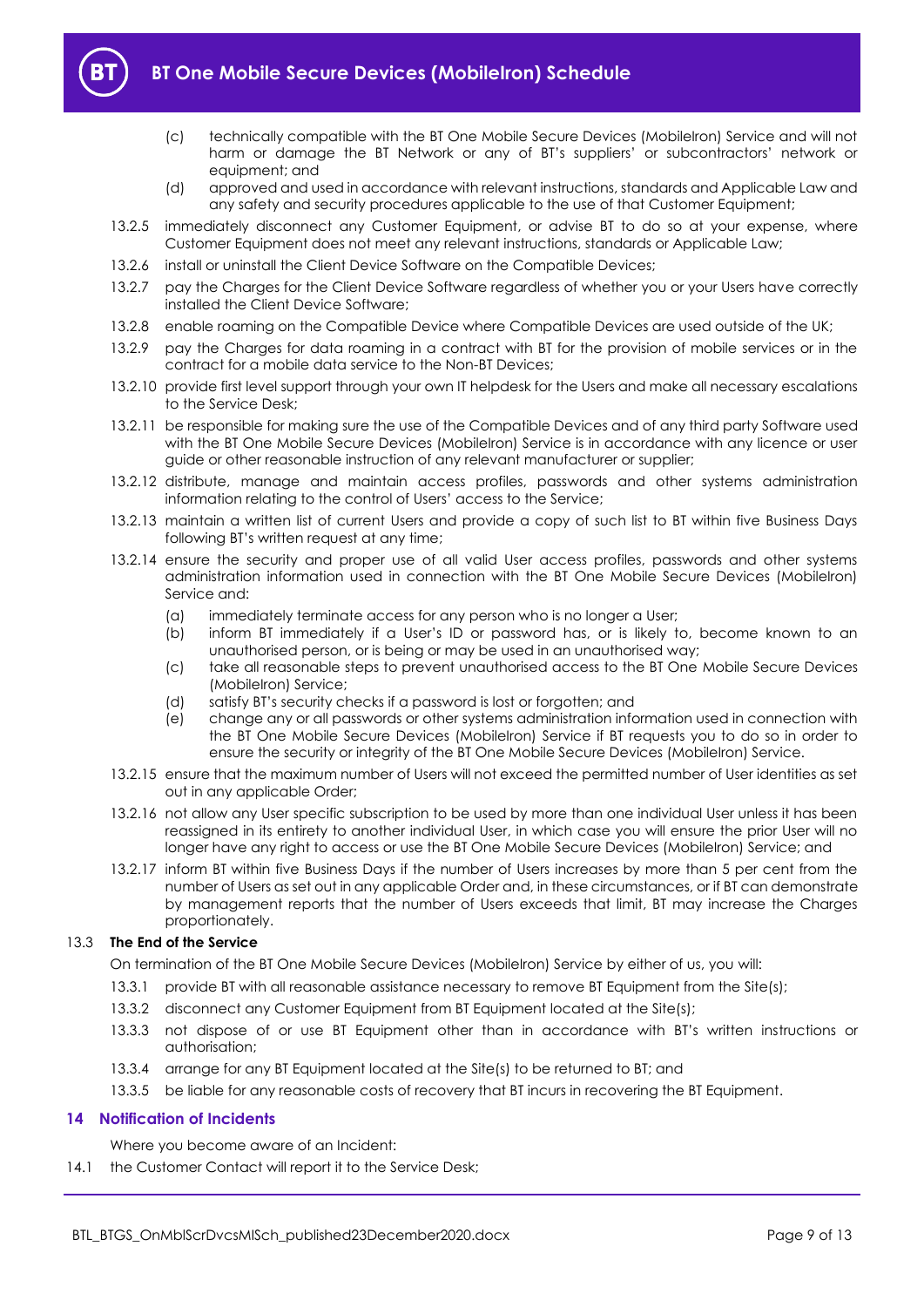

## 14.2 BT will give you a Ticket;

- 14.3 BT will inform you when it believes the Incident is cleared and will close the Ticket when:
	- 14.3.1 you confirm that the Incident is cleared within 24 hours after having been informed; or
	- 14.3.2 BT has attempted unsuccessfully to contact you, in the way agreed between both of us in relation to the Incident, and you have not responded within 24 hours following BT's attempt to contact you.
- 14.4 If you confirm that the Incident is not cleared within 24 hours after having been informed, the Ticket will remain open, and BT will continue to work to resolve the Incident.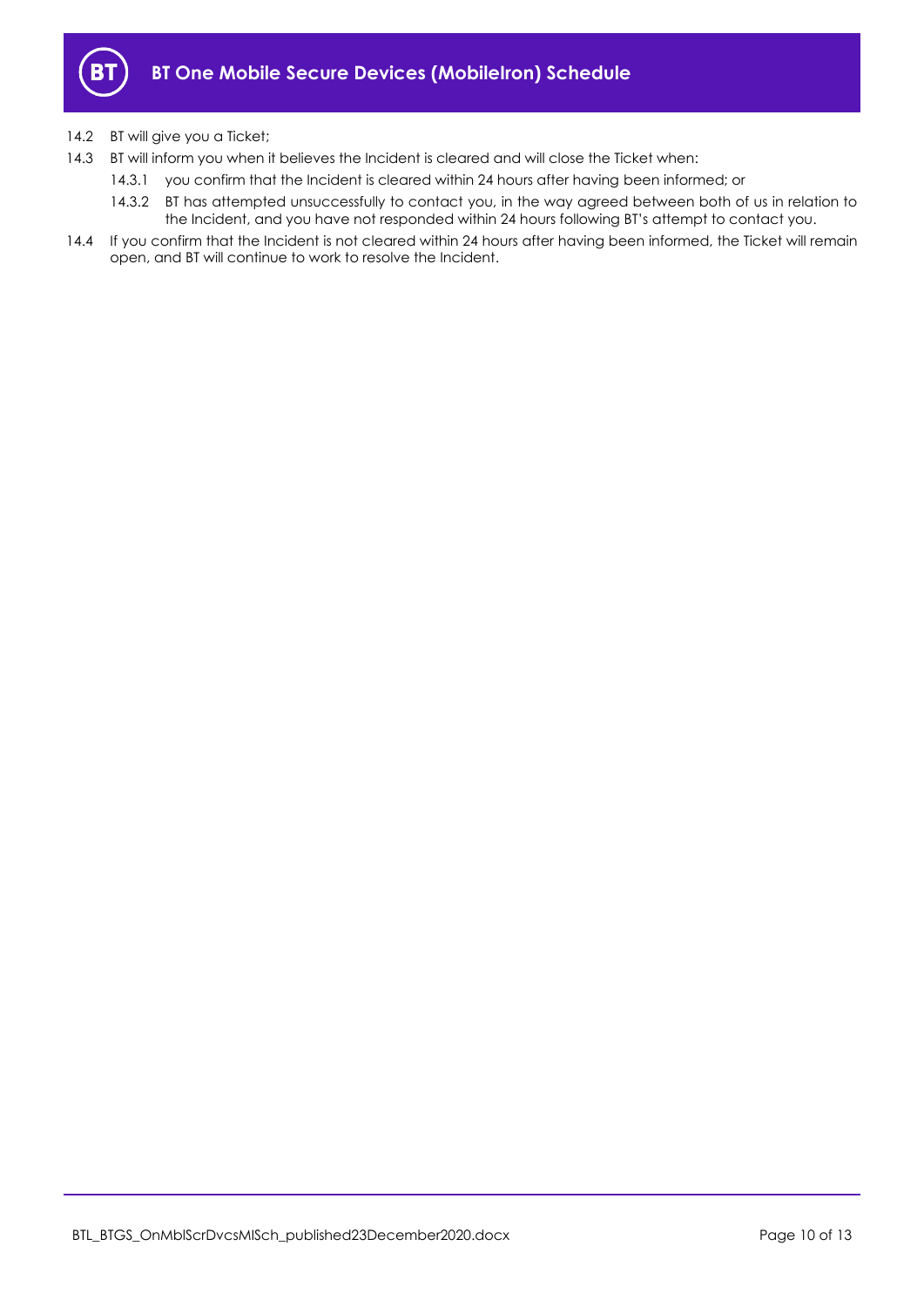

# <span id="page-10-0"></span>**Part C – Service Levels**

There are no Service Levels for BT One Mobile Secure Devices (MobileIron) Service.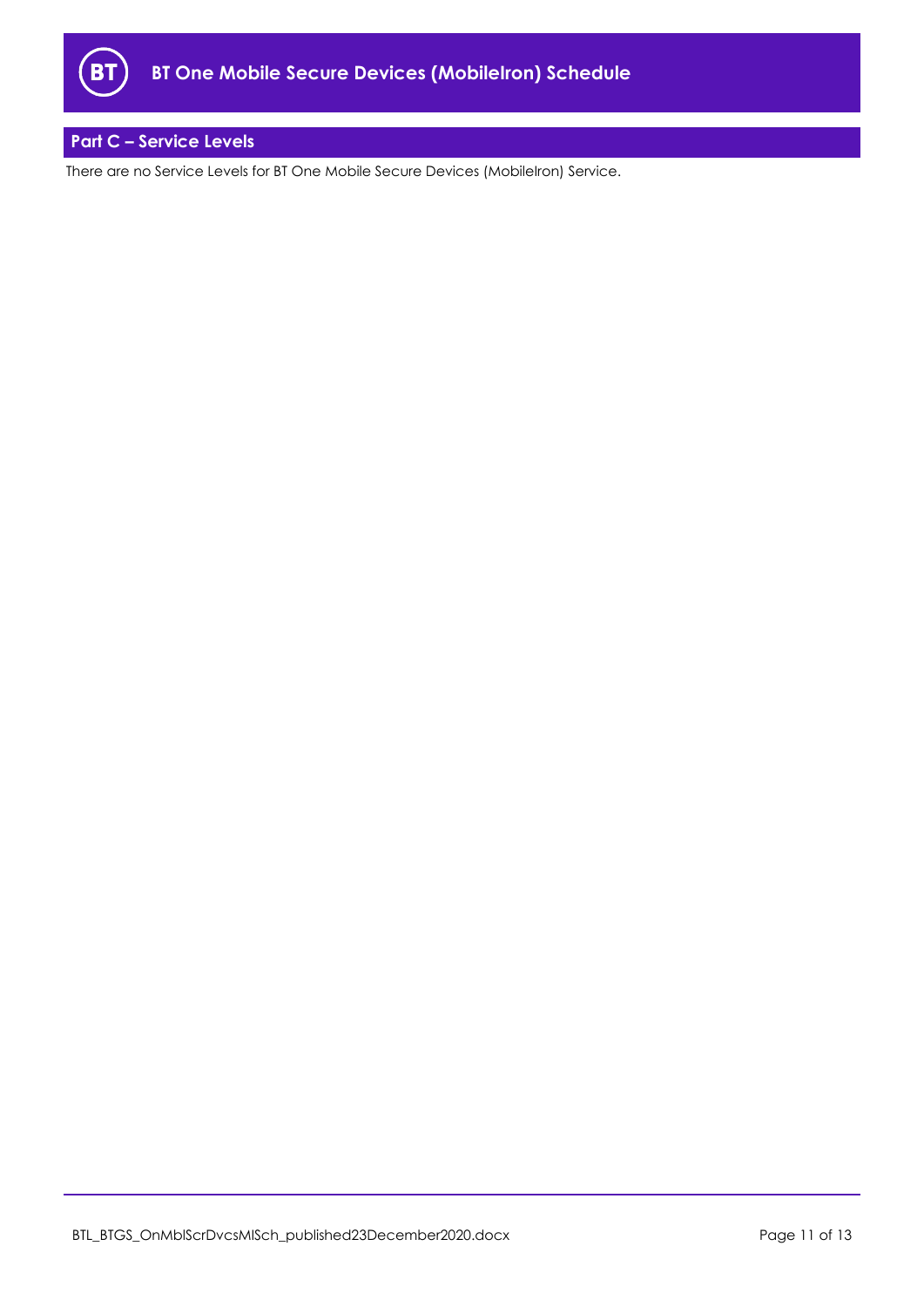

# <span id="page-11-0"></span>**Part D – Defined Terms**

#### <span id="page-11-1"></span>**15 Defined Terms**

In addition to the defined terms in the General Terms and Schedule, capitalised terms in this Annex will have the following meanings (and in the case of conflict between these defined terms and the defined terms in the General Terms and the Schedule, these defined terms will take precedence for the purposes of this Annex):

"**Active Directory**" means the Microsoft Windows directory service that facilitates working with interconnected, complex and different network resources in a unified manner.

"**Additional Charges**" has the meaning given in Paragrap[h 11.6.2.](#page-5-1)

"**Bronze Licence**" has the meaning given in Paragraph **Error! Reference source not found.**.

"**BT One Mobile Secure Devices (MobileIron) Service**" has the meaning given in Paragraph [1.](#page-1-3)

"**Client Device Software**" has the meaning given in Paragraph [2.3.2.](#page-1-5)

"**Compatible Device**" means a Device that is suitable for use with either BT One Mobile Secure Devices (MobileIron) Service and is managed by the Device Management Software. You may request an up to date list of Compatible Devices from BT.

"**Connector Software**" has the meaning given in Paragrap[h 3.1.](#page-2-4)

"**Content**" means applications, data, information (including emails), video, graphics, sound, music, photographs, software or any other material.

"**Core Software**" has the meaning given in Paragrap[h 2.3.1\(b\).](#page-1-6)

"**Customer Committed Date**" means the date provided by BT on which delivery of the BT One Mobile Secure Devices (MobileIron) Service (or each part of the BT One Mobile Secure Devices (MobileIron) Service, including to each Site) is due to start.

"**Customer Contact**" means any individuals authorised to act on your behalf for BT One Mobile Secure Devices (MobileIron) Service management matters.

"**Customer Equipment**" means any equipment including any Purchased Equipment and any software, other than BT Equipment, used by you in connection with the BT One Mobile Secure Devices (MobileIron) Service.

"**De-installation Charges**" means the charges payable by you on de-installation of the BT One Mobile Secure Devices (MobileIron) Service that are equal to the then current rates for Installation Charges on the date of deinstallation.

"**Device**" means any mobile handset, laptop, tablet or other item of handheld equipment, including all peripherals, excluding SIM Cards and applications, which are in scope of the BT One Mobile Secure Devices (MobileIron) Service, as set out in the Order.

"**Device Management Software**" has the meaning given in Paragraph [2.3.1.](#page-1-7)

"**General Terms**" means the general terms that this Schedule is attached to, or where not attached to this Schedule, can be found at [www.bt.com/terms,](http://www.bt.com/terms) and form part of the Contract.

"**Incident**" means an unplanned interruption to, or a reduction in the quality of, the BT One Mobile Secure Devices (MobileIron) Service or particular element of the Service.

"**Installation Charges**" means those Charges set out in any applicable Order in relation to installation of the BT One Mobile Secure Devices (MobileIron) Service.

"**Internet**" means a global system of interconnected networks that use a standard Internet Protocol to link devices worldwide.

"**Licence Bundle**" means a number of User software licences enabling access to the applicable MobileIron Software.

"**Minimum Period of Service**" means a period of 12 consecutive months or as set out in any applicable Order beginning on the Service Start Date.

"**Minimum Technical Requirements**" means the technical requirements for the operation of the applicable BT One Mobile Secure Devices (MobileIron) Service which are available at https://www.mobileiron.com/en/solutions/multi-os-management.

"**MobileIron**" means MobileIron Inc, a Delaware corporation with its principal place of business at 415 East Middlefield Road, Mountain View, CA 940643.

"**MobileIron Cloud Portal**" means the hosted MobileIron management and administration portal.

"**MobileIron Cloud Service**" has the meaning given in Paragraph [2.1.2](#page-1-8)

"**MobileIron Cloud Software**" has the meaning given in Paragrap[h 2.3.1\(c\).](#page-1-9)

"**MobileIron On-Premises Service**" has the meaning given in Paragraph [2.1.1](#page-1-10)

"**MobileIron Sentry**" has the meaning given in Paragraph [2.3.3.](#page-1-11)

"**MobileIron Software**" has the meaning given in Paragrap[h 2.3.](#page-1-12)

"**MobileIron Terms of Use**" means either MobileIron's end user licence agreement or MobileIron's software as a service terms of the use available at [https://www.mobileiron.com/en/legal/,](https://www.mobileiron.com/en/legal/) both as amended or updated from time to time.